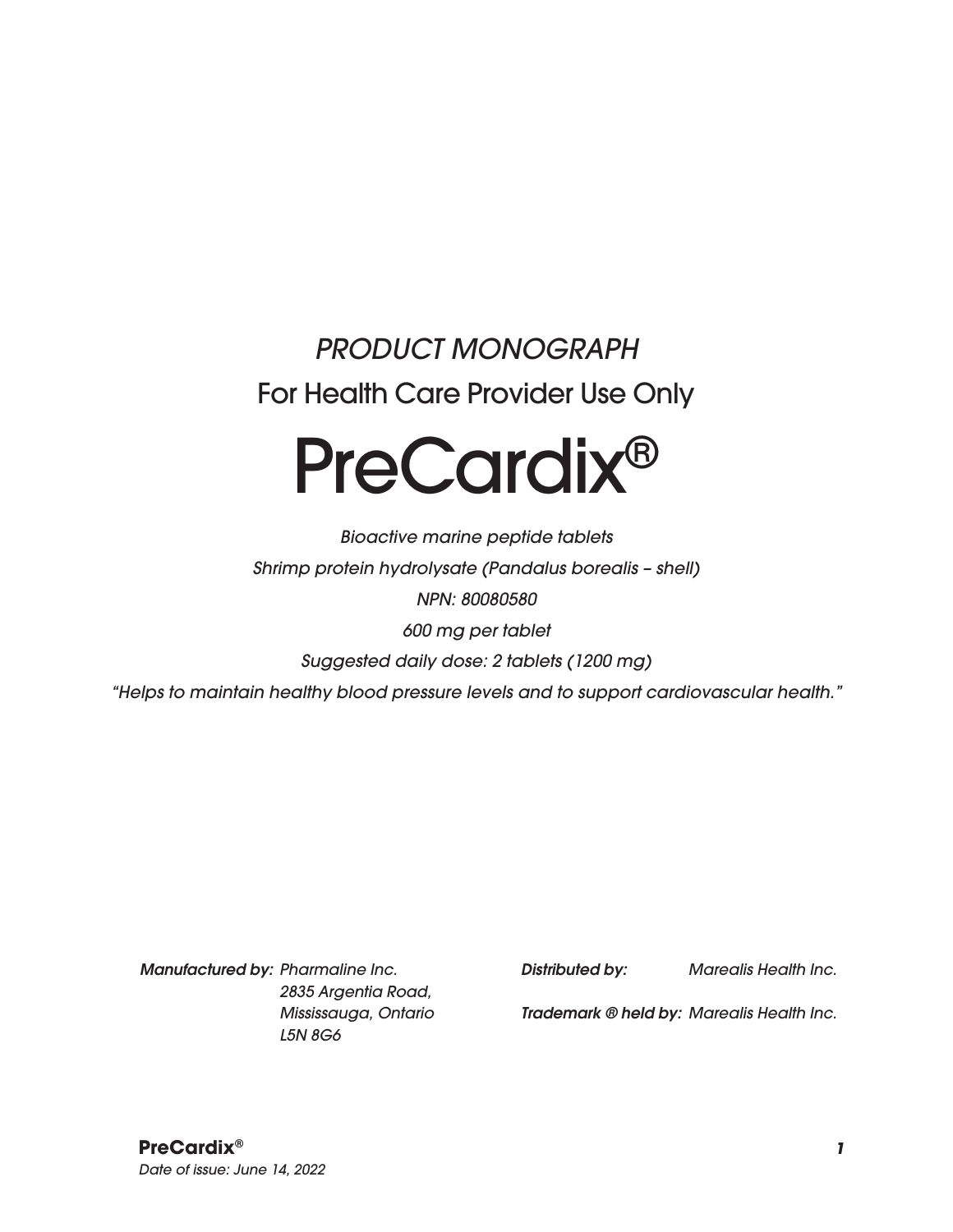#### **Indications and Clinical Uses**

PreCardix® is a safe and effective natural product for healthy blood pressure and cardiovascular health, this claim is approved by Health Canada. The Food and Drug Administration (FDA) and the European Food Safety Authority (EFSA) also approve PreCardix®. PreCardix® is an innovation of Marealis, a certified B Corporation.

PreCardix® contains unique bioactive marine peptides that are derived from refined shrimp peptide concentrate. These bioactive marine peptides have a have statistically significant effect on blood pressure health.

PreCardix® does not treat, cure or prevent medical conditions.

#### **Action and Clinical Pharmacology**

The unique bioactive marine peptides from coldwater shrimp (*Pandalus borealis*) found in PreCardix® have statistically significant effects on blood pressure health. Each PreCardix® tablet contains 600 mg of the active ingredient, which has been found to suppress parts of the renin-angiotensin-aldosterone system and more specifically inhibit the Angiotensin-Converting Enzyme (ACE).

In a peer-reviewed, double-blind, placebo-controlled, multicenter clinical trial, 1,200 mg per day of bioactive marine peptides was found to have a statistically significant reduction in systolic and diastolic blood pressure on mild to moderate hypertensive subjects<sup>2</sup>. Angiotensin II levels were significantly reduced in the treatment group compared to baseline documenting the ACE-inhibitory effect<sup>2</sup>.

The unique bioactive marine peptides used in PreCardix® contain thousands of unique peptides, mainly composed of di-, tri- and tetrapeptides, which are resistant to modification by digestion and able to pass the intestinal wall to enter the bloodstream and reach their target. The peptides work in synergy, with some having direct ACE-inhibiting action. The bioactivity and ACE-inhibiting attributes of each production batch are tested to ensure consistency in the high quality and efficacy parameters of each production batch. Two of the most potent peptides found in PreCardix® have been patented.

#### **Study Review**

The clinical trial reporting PreCardix® bioactive marine peptides' effect on blood pressure health was reviewed by Health Canada, Hypertension Canada, and Canadian pharmacists.

The study is peer-reviewed and published in the International Journal of Hypertension.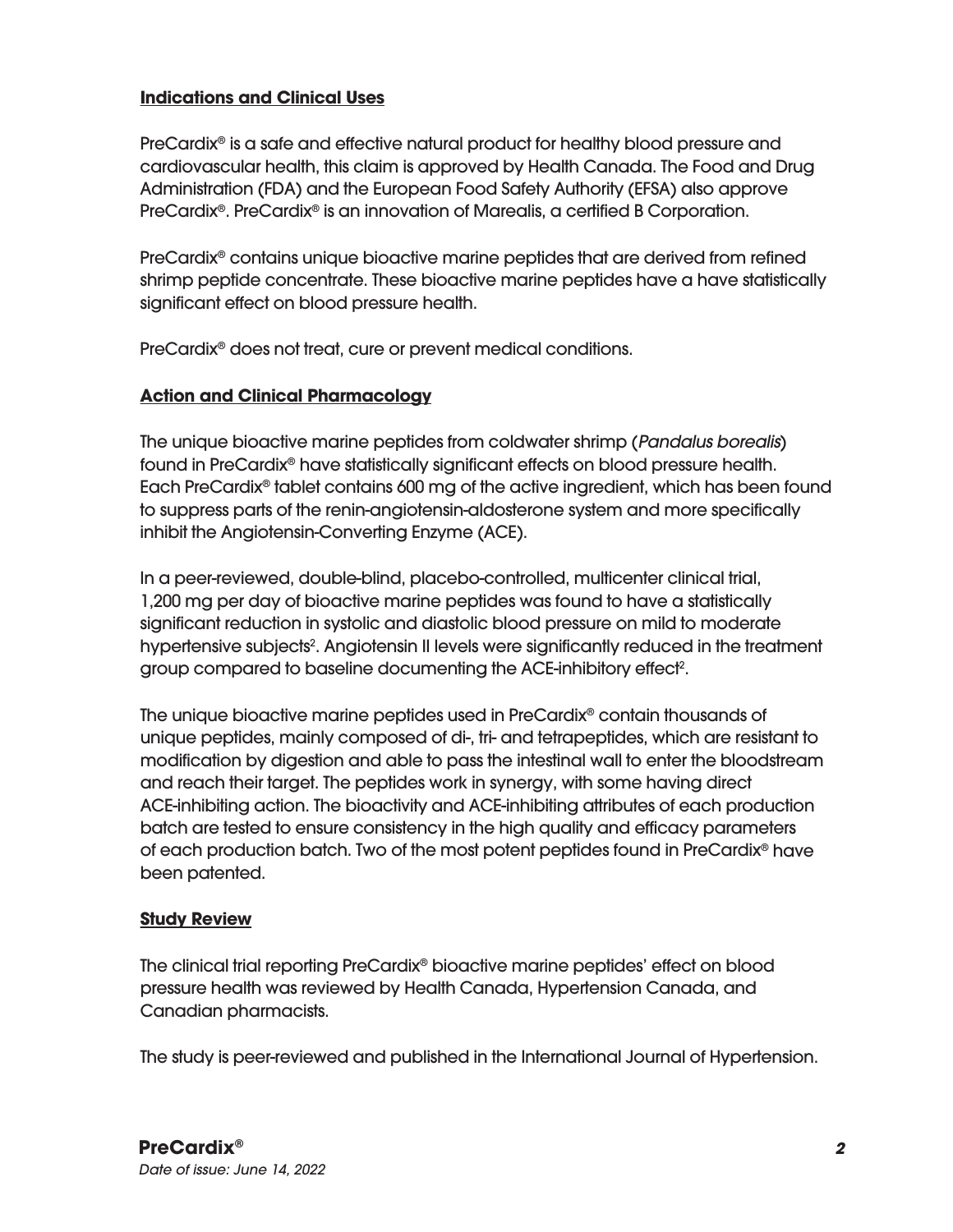Read the study here: Hindawi |International Journal of Hypertension | August 5, 2019 Volume 2019 | Article ID 2345042 https://www.hindawi.com/journals/ijhy/2019/2345042/

#### **Contra-Indications**

Patients who have an allergy to shellfish should not take PreCardix®.

PreCardix® has not been studied in patients with a history of angioedema related to the previous use of ACE inhibitors and should be avoided in this patient population.

PreCardix® has not been studied in patients who have renal artery stenosis and should be avoided in this patient population based on the known contraindication with pharmaceutical ACE inhibitor medication.

PreCardix® has not been studied in pregnancy and should be avoided throughout the entire gestational period due to the potential teratogen effects of ACE inhibitors. Women who are breastfeeding should not take PreCardix®.

Children under the age of 18 should not take PreCardix®.

#### **Drug Interactions**

*\*PreCardix® has not been directly studied in combination with pharmaceuticals. Drug Interactions are inferred based on ACE inhibitor pharmaceuticals3 . Other interactions may also occur.*

The effect of the bioactive marine peptides found in PreCardix® may be augmented by other antihypertensive agents. Patients who are combining PreCardix® with antihypertensive pharmaceuticals should be monitored for hypotension. Patients who add alpha-blocking medications to ACE inhibitor pharmaceuticals have experienced increased hypotension after the first dose of alpha-blockers. Patients who are taking PreCardix® and are adding in alpha-blockers, or vice versa, should be monitored closely for this potential effect.

The bioactive marine peptides in PreCardix® have not been found to increase potassium levels. In the clinical trial, serum potassium levels were measured at baseline and at 8 weeks in all study participants. There was no clinically significant difference between potassium levels at both baseline and at 8 weeks between the placebo and treatment group. However, considering the ACE inhibiting mechanism of action, caution should be taken when prescribing PreCardix® alongside agents that increase serum potassium such as potassium-sparing diuretics, potassium supplements, and potassium-containing salts. Patients using any of these combinations should have serum potassium levels monitored frequently.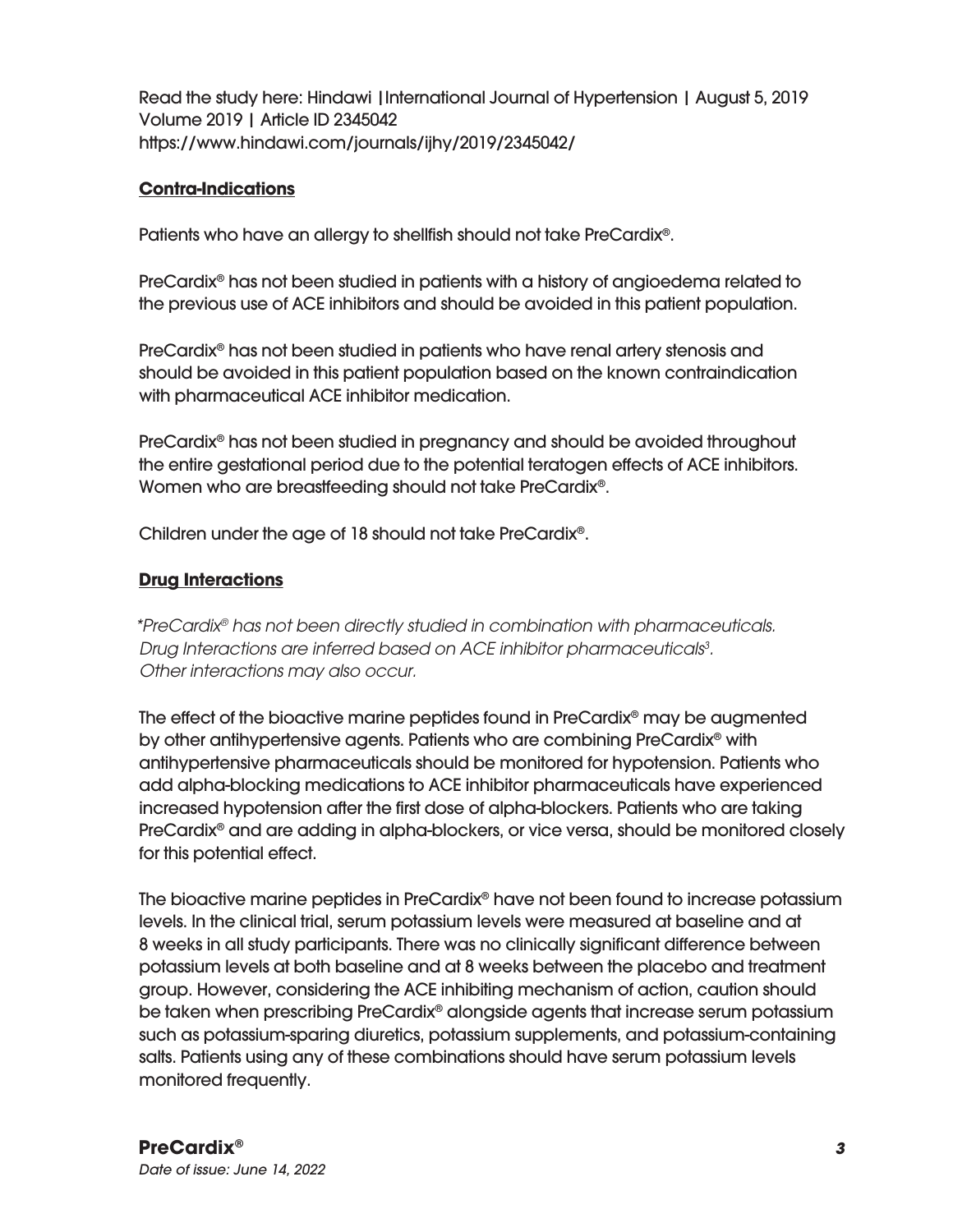A possible causal relationship may exist between ACE inhibitor treatment and allopurinol, predisposing patients to hypersensitivity reactions. PreCardix® should be used cautiously with allopurinol until further research establishes the safety of this combination.

The use of NSAIDs may antagonize the antihypertensive effect of ACE inhibitor medications. Patients who are using NSAIDs regularly along with PreCardix® should be monitored frequently.

Intravenous infusion of iron should be administered cautiously in patients using PreCardix<sup>®</sup>. ACE inhibitors have been found to augment the systemic effects of I.V iron. Oral iron supplementation is not a concern.

Patients who are taking PreCardix® with lithium should have lithium levels monitored frequently. ACE inhibitor medication may decrease renal elimination of lithium leading to lithium toxicity (CNS symptoms, ECG changes, renal failure). PreCardix® has not been studied alongside lithium medication however considering its ACE inhibitor mechanism caution should be taken.

#### **Adverse Reactions**

PreCardix® had no serious adverse effects reported in the study. Clinical research with bioactive marine peptides found no occurrences of dry cough, itching, edema, hypotension, hyperkalemia or kidney impairment.

PreCardix® may cause moderate nausea in some individuals. Adverse reactions found to be possibly related to the bioactive marine peptides in PreCardix® from the clinical trial included 1 case each of euphoric mood, fatigue, upper abdominal pain, and headache. All of these symptoms were rated as mild in intensity.

#### **Dosage and Administration**

2 tablets (1,200 mg of the active ingredient) should be taken together orally daily as per the dose and protocol found to be effective in the clinical trial. PreCardix® should be taken a few hours away from medication or natural health care products, between meals and before noon.

Patients should take PreCardix® for a minimum of 8 weeks to determine the effectiveness of treatment. In the peer-reviewed, double-blind, placebo-controlled clinical study, 31% of patients taking bioactive marine peptides saw a significant reduction in blood pressure after just 2 weeks, however, 89% of patients saw a significant reduction in blood pressure after 8 weeks compared to baseline.

It is recommended that PreCardix® be taken on an ongoing basis to maintain results. Blood pressure levels can rise to pre-treatment levels if discontinued prematurely.

#### **PreCardix®** *4*

*Date of issue: June 14, 2022*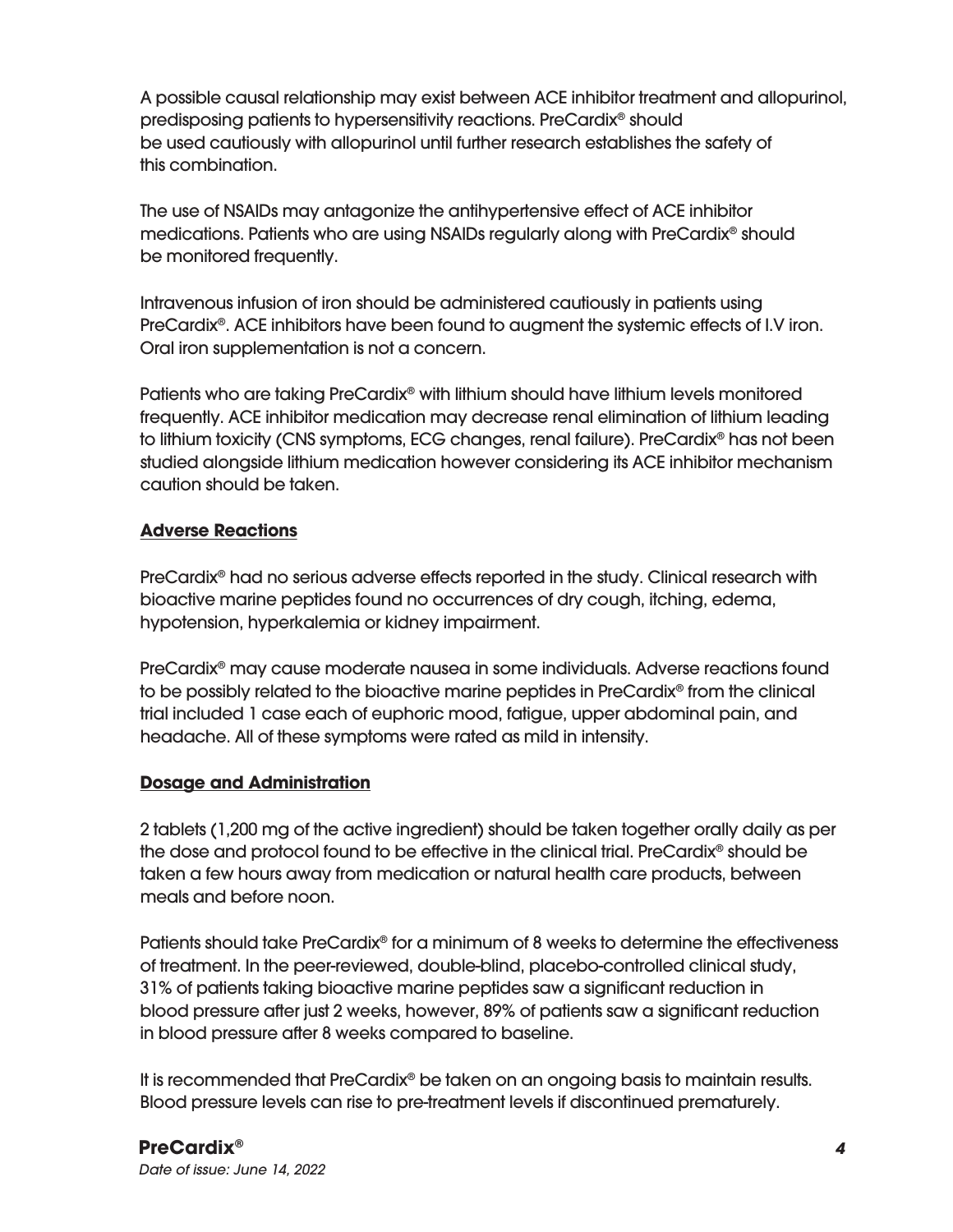#### **Expected Effect**

Individual variations in the magnitude of effect on blood pressure may be seen with the use of bioactive marine peptides. Case reports suggest that higher baseline blood pressure levels correlate with greater changes in blood pressure.

The blood pressure-lowering effect seen in study participants taking bioactive marine peptides varied from 0 to 38 mmHg for systolic and from 0 to 28.7 mmHg for diastolic blood pressure after the 8-week trial period compared to baseline. The average reduction compared to baseline after 8 weeks was 6.7 mmHg for systolic and 1.7 mmHg for diastolic2 . 43% of the study participants saw a reduction higher than 10 mmHg in systolic blood pressure compared to baseline.

#### **Overdosage**

Marealis recommends a maximum intake of two tablets (1,200mg) of PreCardix® per day. An overdose leading to serious bodily injury is considered unlikely to occur. This was tested in pre-clinical toxicity trials where subjects were given a daily dosage 100 times higher than the recommended dosage with no resulting safety issues or hypotension.

In the full-scale clinical trial, no safety issues or hypotension were documented. PreCardix®'s reduced potential for toxicity or negative side effects is due to its rapid clearance from the blood<sup>4</sup>. In the unlikely event of an overdose, patients should be monitored closely.

#### **Storage and Stability**

PreCardix® should be stored at room temperature (15 - 30°C) and in a dry place. Keep out of reach and sight of children. PreCardix® should be used within the date of expiration.

#### **Interactions with Food**

There are no known interactions with food.

#### **Important Information**

Always consult with your health care provider before making changes to your blood pressure management plan. PreCardix® does not treat, cure or prevent medical conditions. Measure and monitor blood pressure regularly. Know the signs of heart attack and stroke. Do not take PreCardix® if you are pregnant, breastfeeding, have renal artery stenosis, history of angioneurotic edema or shellfish allergy.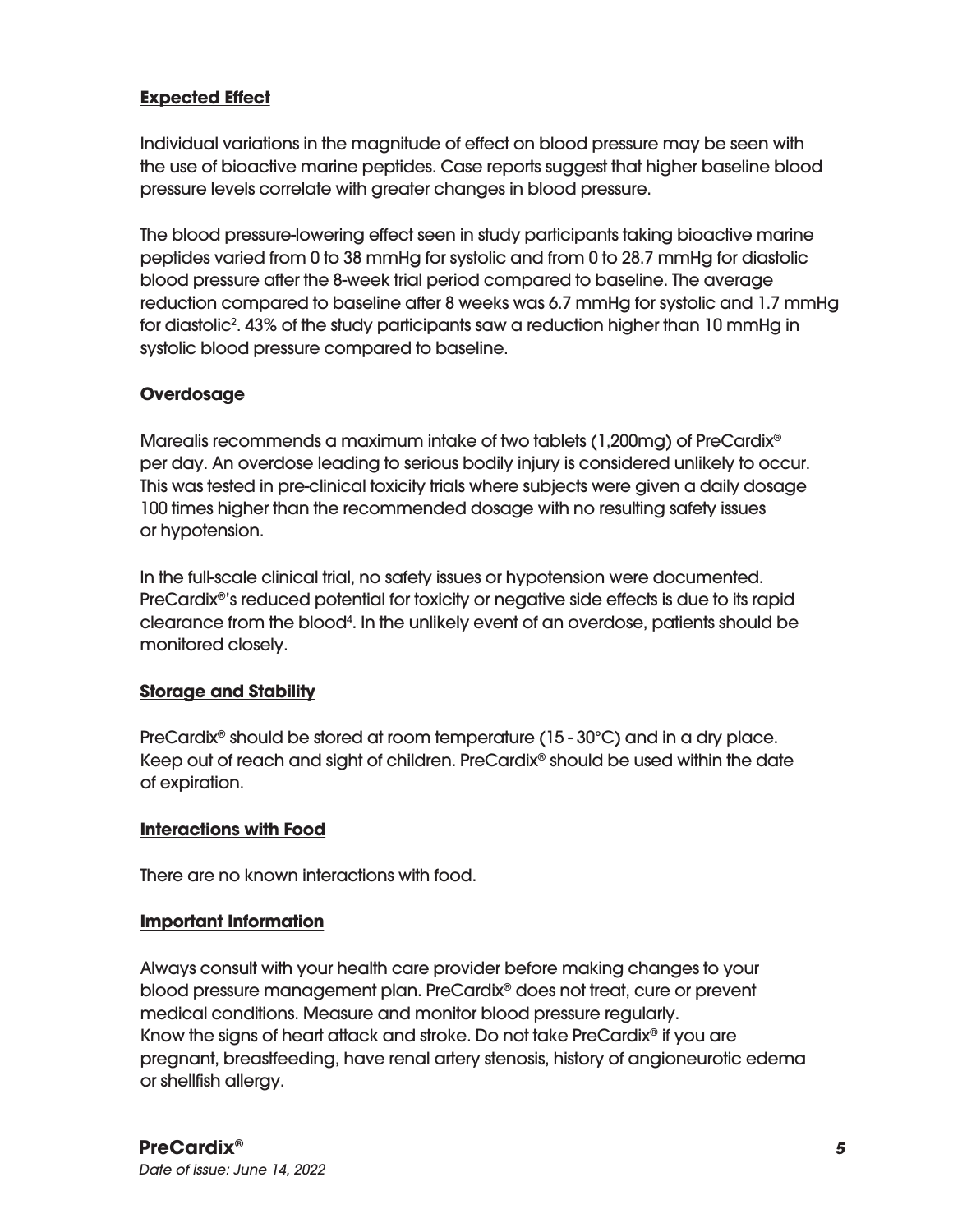#### **Reporting Suspected Side Effects**

You can report any suspected side effects associated with the use of health products to Health Canada by:

• Visiting the Web page on Adverse Reaction Reporting (http://www.hc-sc.gc.ca/dhpmps/medeff /report-declaration/index-eng.php) for information on how to report online, by mail or by fax; or

• Calling toll-free at 1-866-234-2345.

*NOTE: Contact your health professional if you need information about how to manage your side effects. The Canada Vigilance Program does not provide medical advice.*

#### **More Information**

For more information, please contact your health professional or pharmacist first, or Marealis Health Inc. at support@marealishealth.com.

This leaflet was prepared by:

### MAREALIS<sup>®</sup>

Marealis Health Inc. C/A Welch LLP 36 Toronto Street, Suite 1070 Toronto, Ontario M5C 2C5 Last revision: June 14, 2022

© 2021, Marealis Health Inc. Natural product no: 80080580